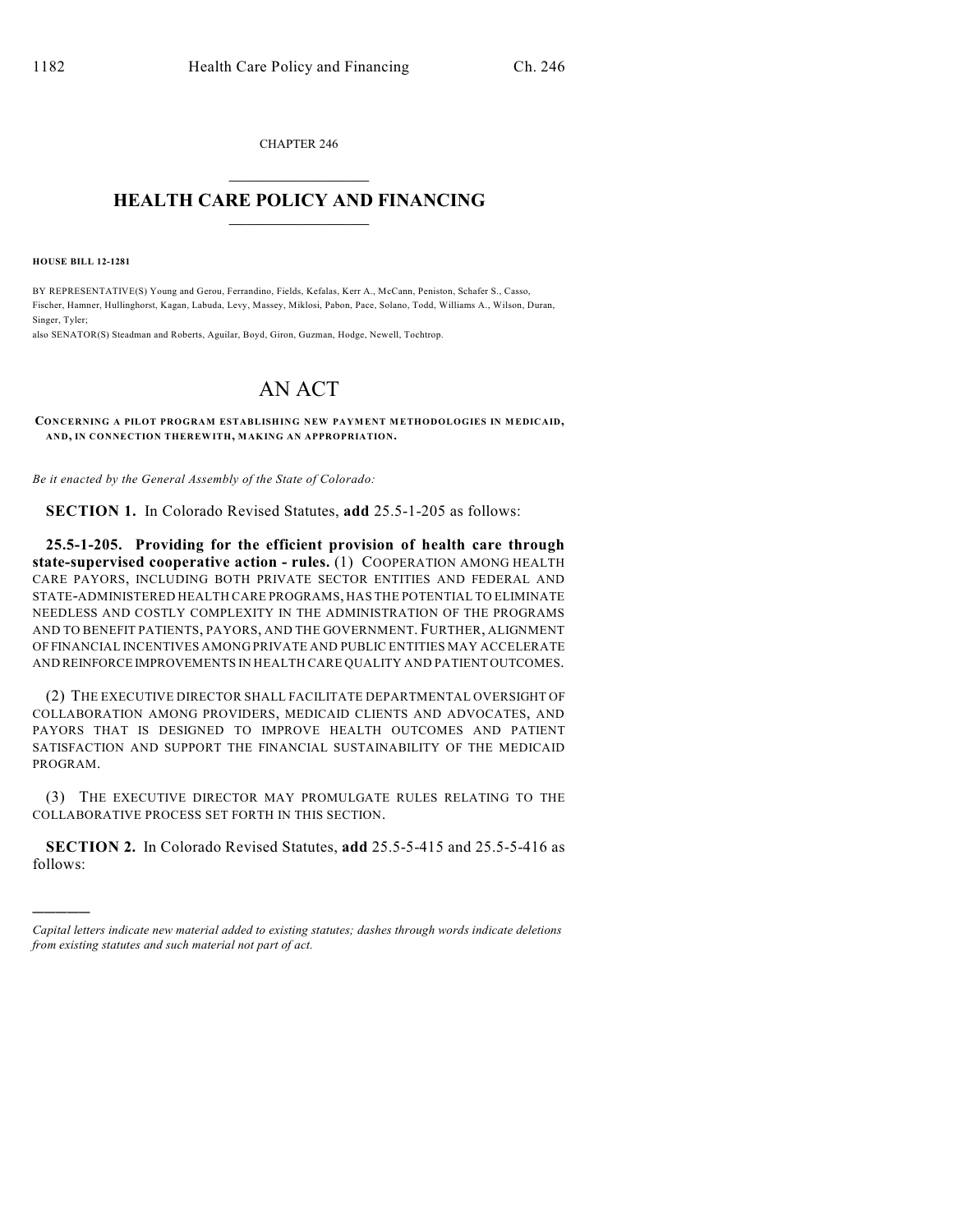**25.5-5-415. Medicaid payment reform and innovation pilot program legislative declaration - creation -selection of payment projects- report - rules.** (1) (a) THE GENERAL ASSEMBLY FINDS THAT:

(I) INCREASING HEALTH CARE COSTS IN COLORADO'S MEDICAID PROGRAM CREATESCHALLENGES FOR THE STATE'S BUDGET.FURTHER, THE INCREASINGHEALTH CARE COSTS DO NOT NECESSARILY REFLECT IMPROVEMENTS IN EITHER HEALTH OUTCOMES FOR PATIENTS OR IN PATIENT SATISFACTION WITH THE CARE RECEIVED;

(II) MOREOVER, THE FEE-FOR-SERVICE PAYMENT MODEL MAY NOT SUPPORT OR ALIGN FINANCIALLY WITH EVOLVING CARECOORDINATION AND DELIVERY SYSTEMS;

(III) THE REFORM OF MEDICAID PAYMENT POLICIES OFFERS A SIGNIFICANT OPPORTUNITY FOR THE STATE TO CONTAIN COSTS AND IMPROVE QUALITY;

(IV) NEW PAYMENT METHODOLOGIES, INCLUDING GLOBAL PAYMENTS, HAVE BEEN DEVELOPED TO RESPOND TO RISING COSTS AND THE COMPLEXITIES OF HEALTH CARE DELIVERY. OPPORTUNITIES NOW EXIST TO EXPLORE, TEST, AND IMPLEMENT SUCH PAYMENT REFORMS IN THE MEDICAID PROGRAM.

(V) THE STATE DEPARTMENT SHOULD EXPLORE HOW THESE NEW PAYMENT METHODOLOGIES MAY RESULT IN IMPROVED HEALTH OUTCOMES AND PATIENT SATISFACTION AND SUPPORT THE FINANCIAL SUSTAINABILITY OF THE MEDICAID PROGRAM.

(b) THEREFORE, THE GENERAL ASSEMBLY DECLARES THAT COLORADO SHOULD BUILD UPON ONGOING REFORMS OF HEALTH CARE DELIVERY IN THE MEDICAID PROGRAM BY IMPLEMENTING A PILOT PROGRAM WITHIN THE STRUCTURE OF THE STATE DEPARTMENT'S CURRENT MEDICAID COORDINATED CARE SYSTEM THAT ENCOURAGES THE USE OF NEW AND INNOVATIVE PAYMENT METHODOLOGIES, INCLUDING GLOBAL PAYMENTS.

(2) (a) THERE IS HEREBY CREATED THE MEDICAID PAYMENT REFORM AND INNOVATION PILOT PROGRAM FOR PURPOSES OF FOSTERING THE USE OF INNOVATIVE PAYMENT METHODOLOGIES IN THE MEDICAID PROGRAM THAT ARE DESIGNED TO PROVIDE GREATER VALUE WHILE ENSURING GOOD HEALTH OUTCOMES AND CLIENT SATISFACTION.

(b) (I) THE STATE DEPARTMENT SHALL CREATE A PROCESS FOR INTERESTED CONTRACTORS OF THE STATE DEPARTMENT'S CURRENT MEDICAID COORDINATED CARE SYSTEM TO SUBMIT PAYMENT PROJECTS FOR CONSIDERATION UNDER THE PILOT PROGRAM. PAYMENT PROJECTS SUBMITTED PURSUANT TO THE PILOT PROGRAM MAY INCLUDE, BUT NEED NOT BE LIMITED TO, GLOBAL PAYMENTS,RISK ADJUSTMENT, RISK SHARING, AND ALIGNED PAYMENT INCENTIVES, INCLUDING, BUT NOT LIMITED TO, GAINSHARING, TO ACHIEVE IMPROVED QUALITY AND TO CONTROL COSTS.

(II) THE DESIGN OF THE PAYMENT PROJECT OR PROJECTS SHALL ADDRESS THE CLIENT POPULATION OF THE STATE DEPARTMENT'S CURRENT MEDICAID COORDINATED CARE SYSTEM AND BE TAILORED TO THE REGION'S HEALTH CARE NEEDS AND THE RESOURCES OF THE STATE DEPARTMENT'S CURRENT MEDICAID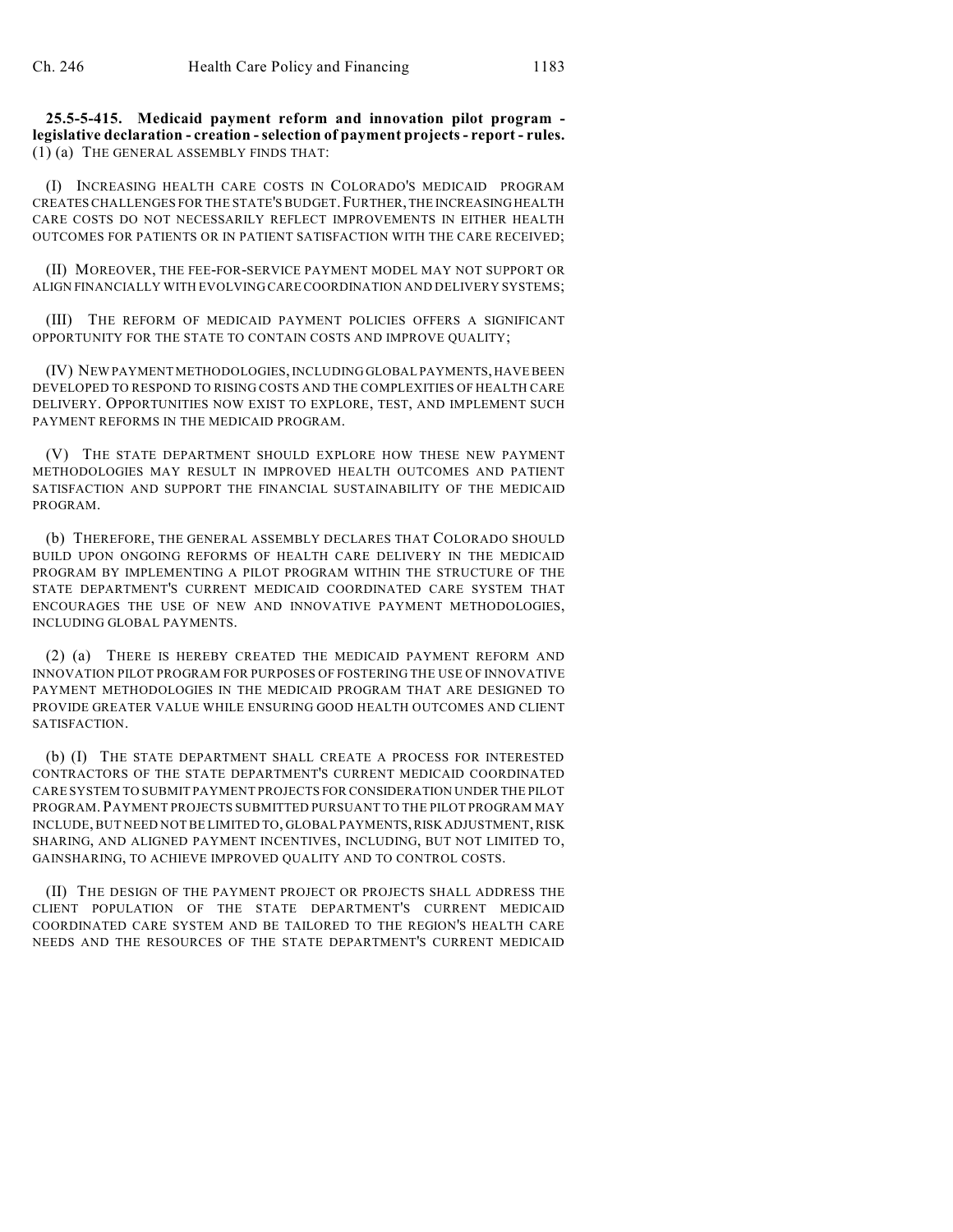COORDINATED CARE SYSTEM.

(III) A CONTRACTOR OF THE STATE DEPARTMENT'S CURRENT MEDICAID COORDINATED CARE SYSTEM SHALL WORK IN COORDINATION WITH THE PROVIDERS AND MANAGED CARE ENTITIES CONTRACTED WITH THE CONTRACTOR OF THE STATE DEPARTMENT'SCURRENT MEDICAID COORDINATED CARE SYSTEM IN DEVELOPINGTHE PAYMENT PROJECT OR PROJECTS.

(c) (I) ON OR BEFORE JULY 1, 2013, THE STATE DEPARTMENT SHALL COMPLETE ITS REVIEW OF PAYMENT PROJECTS AND SHALL SELECT PAYMENT PROJECTS TO BE INCLUDED IN THE PILOT PROGRAM.

(II) FOR PURPOSES OF SELECTING PAYMENT PROJECTS FOR THE PILOT PROGRAM, THE STATE DEPARTMENT SHALL CONSIDER, AT A MINIMUM:

(A) THE LIKELY EFFECT OF THE PAYMENT PROJECT ON QUALITY MEASURES, HEALTH OUTCOMES, AND CLIENT SATISFACTION;

(B) THE POTENTIAL OF THE PAYMENT PROJECT TO REDUCE THE STATE'S MEDICAID EXPENDITURES;

(C) THE STATE DEPARTMENT'S ABILITY TO ENSURE THAT INPATIENT AND OUTPATIENT HOSPITAL REIMBURSEMENTS ARE MAXIMIZED UP TO THE UPPER PAYMENT LIMITS, AS DEFINED IN 42 CFR 447.272 AND 42 CFR 447.321 AND CALCULATED BY THE STATE DEPARTMENT PERIODICALLY;

(D) THE CLIENT POPULATION SERVED BY THE STATE DEPARTMENT'S CURRENT MEDICAID COORDINATED CARE SYSTEM AND THE PARTICULAR HEALTH NEEDS OFTHE REGION;

(E) THE BUSINESS STRUCTURE OR STRUCTURES LIKELY TO FOSTER COOPERATION, COORDINATION, AND ALIGNMENT AND THE ABILITY OF THE CONTRACTOR OF THE STATE DEPARTMENT'S CURRENT MEDICAID COORDINATED CARE SYSTEM TO IMPLEMENT THE PAYMENT PROJECT, INCLUDING THE RESOURCES AVAILABLE TO THE CONTRACTOR OF THE STATE DEPARTMENT'SCURRENT MEDICAID COORDINATED CARE SYSTEM AND THE TECHNOLOGICAL INFRASTRUCTURE REQUIRED; AND

(F) THE ABILITY OF THE CONTRACTOR OF THE STATE DEPARTMENT'S CURRENT MEDICAID COORDINATED CARE SYSTEM TO COORDINATE AMONG PROVIDERS OF PHYSICAL HEALTH CARE, BEHAVIORAL HEALTH CARE, ORAL HEALTH CARE, AND THE SYSTEM OF LONG-TERM CARE SERVICES AND SUPPORTS.

(III) FOR PAYMENT PROJECTS NOT SELECTED BY THE STATE DEPARTMENT, THE STATE DEPARTMENT SHALL RESPOND TO THE CONTRACTOR OF THE STATE DEPARTMENT'S CURRENT MEDICAID COORDINATED CARE SYSTEM, IN WRITING, ON OR BEFORE JULY 1, 2013, STATING THE REASON OR REASONS WHY THE PAYMENT PROJECT WAS NOT SELECTED. THE STATE DEPARTMENT SHALL SEND A COPY OF THE RESPONSE TO THE JOINT BUDGET COMMITTEE OF THE GENERAL ASSEMBLY, THE HEALTH AND HUMAN SERVICES COMMITTEE OF THE SENATE, OR ANY SUCCESSOR COMMITTEE, AND THE HEALTH AND ENVIRONMENT COMMITTEE OF THE HOUSE OF REPRESENTATIVES, OR ANY SUCCESSOR COMMITTEE.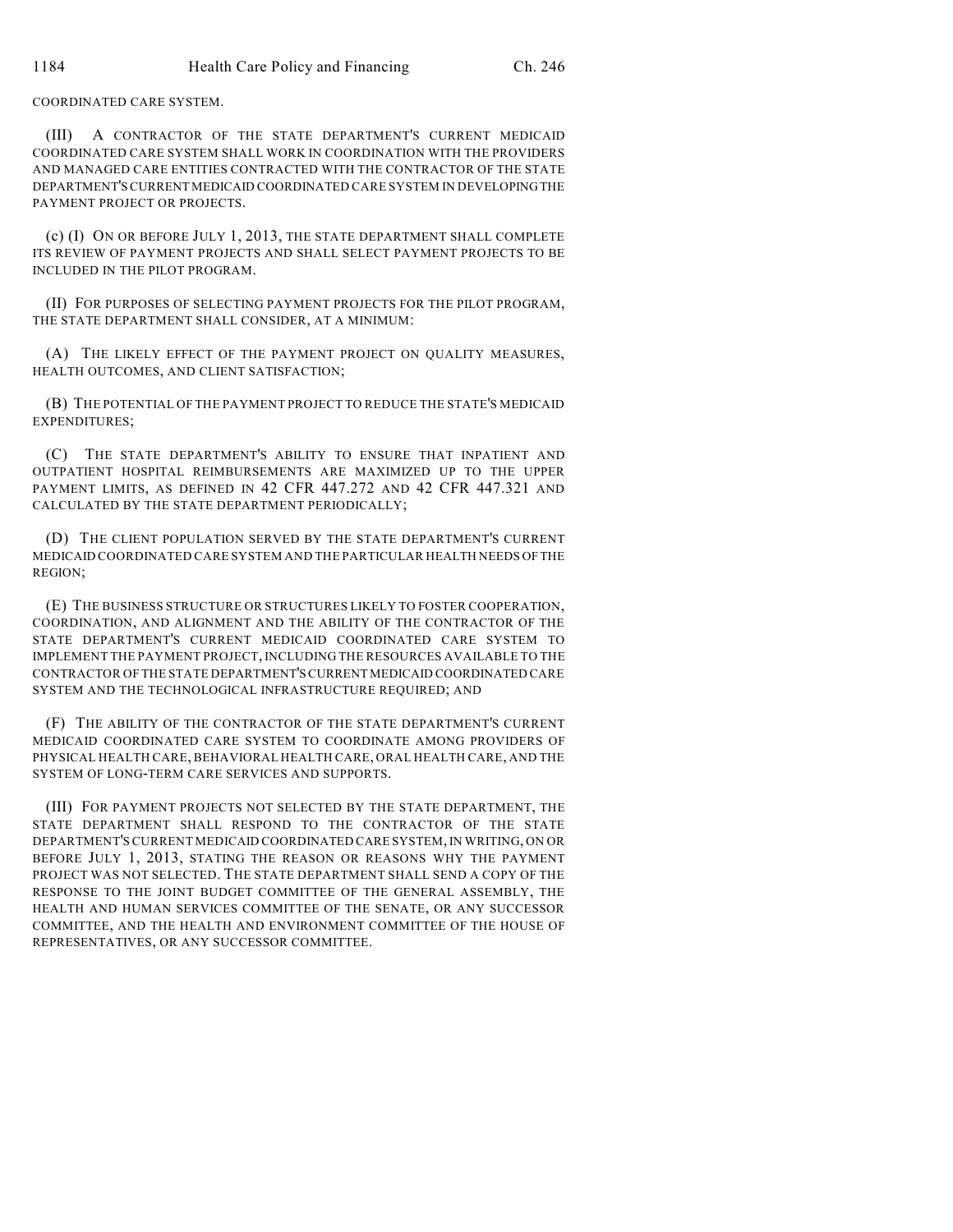(d) (I) THE PAYMENT PROJECTS SELECTED FOR THE PROGRAM SHALL BE FOR A PERIOD OF AT LEAST TWO YEARS, BUT SHALL NOT EXTEND BEYOND JUNE 30, 2016. THE PROVIDER CONTRACT SHALL SPECIFY THE PAYMENT METHODOLOGY UTILIZED IN THE PAYMENT PROJECT.

(II) THE REQUIREMENTS OF SECTION 25.5-5-408 DO NOT APPLY TO THE RATE-CALCULATION PROCESS FOR PAYMENTS MADE TO MCES PURSUANT TO THIS **SECTION** 

(III) MCES PARTICIPATING IN THE PILOT PROGRAM ARE SUBJECT TO THE REQUIREMENTS OF SECTION  $25.5$ -5-404 (1) (k) AND (1) (l), AS APPLICABLE.

(IV) PAYMENTS MADE TO MCES UNDER THE PILOT PROGRAM SHALL ACCOUNT FOR PROSPECTIVE, LOCAL COMMUNITY OR HEALTH SYSTEM COST TRENDS AND VALUES, AS MEASURED BY QUALITY AND SATISFACTION MEASURES, AND SHALL INCORPORATE COMMUNITY COST EXPERIENCE AND REPORTED ENCOUNTER DATA TO THE EXTENT POSSIBLE TO ADDRESS REGIONAL VARIATION AND IMPROVE LONGITUDINAL PERFORMANCE.

(V) NOTWITHSTANDING ANY PROVISIONS OF THIS SECTION OR STATE BOARD RULES TO THE CONTRARY, IT IS THE INTENT OF THE GENERAL ASSEMBLY THAT TOTAL PAYMENTS, ADJUSTMENTS, AND INCENTIVES WILL BE BUDGET-NEUTRAL WITH RESPECT TO STATE EXPENDITURES.THE STATE DEPARTMENT SHALL NOT ENTER INTO A CONTRACT WITH A PROVIDER PURSUANT TO THIS SECTION IF THE STATE DEPARTMENT ESTIMATES THAT TOTAL PAYMENTS TO THE PROVIDER WILL BE GREATER THAN WITHOUT THE CONTRACT.

(3) PILOT PROGRAM PARTICIPANTS SHALL PROVIDE DATA AND INFORMATION TO THE STATE DEPARTMENT AND ANY DESIGNATED EVALUATOR CONCERNING HEALTH OUTCOMES, COST, PROVIDER PARTICIPATION AND SATISFACTION, CLIENT SATISFACTION, AND ANY OTHER DATA AND INFORMATION NECESSARY TO EVALUATE THE EFFICACY OF THE PAYMENT METHODOLOGY.

(4) (a) THE STATE DEPARTMENT SHALL SUBMIT A REPORT TO THE JOINT BUDGET COMMITTEE OF THE GENERAL ASSEMBLY, THE HEALTH AND HUMAN SERVICES COMMITTEE OF THE SENATE, OR ANY SUCCESSOR COMMITTEE, AND THE HEALTH AND ENVIRONMENT COMMITTEE OFTHE HOUSE OFREPRESENTATIVES, OR ANY SUCCESSOR COMMITTEE, AS FOLLOWS:

(I) ON OR BEFORE FEBRUARY 1, 2013, CONCERNING THE DESIGN AND IMPLEMENTATION OF THE PILOT PROGRAM, INCLUDING A DESCRIPTION OF ANY PAYMENT PROJECTS RECEIVED BY THE STATE DEPARTMENT AND THE TIME FRAME FOR IMPLEMENTATION;

(II) ON OR BEFORE SEPTEMBER 15, 2014, CONCERNING THE PILOT PROGRAM AS IMPLEMENTED, INCLUDING BUT NOT LIMITED TO AN ANALYSIS OF THE INITIAL DATA AND INFORMATION CONCERNING THE UTILIZATION OF THE PAYMENT METHODOLOGY, QUALITY MEASURES, AND THE IMPACT OF THE PAYMENT METHODOLOGY ON HEALTH OUTCOMES, COST, PROVIDER PARTICIPATION AND SATISFACTION, AND PATIENT SATISFACTION; AND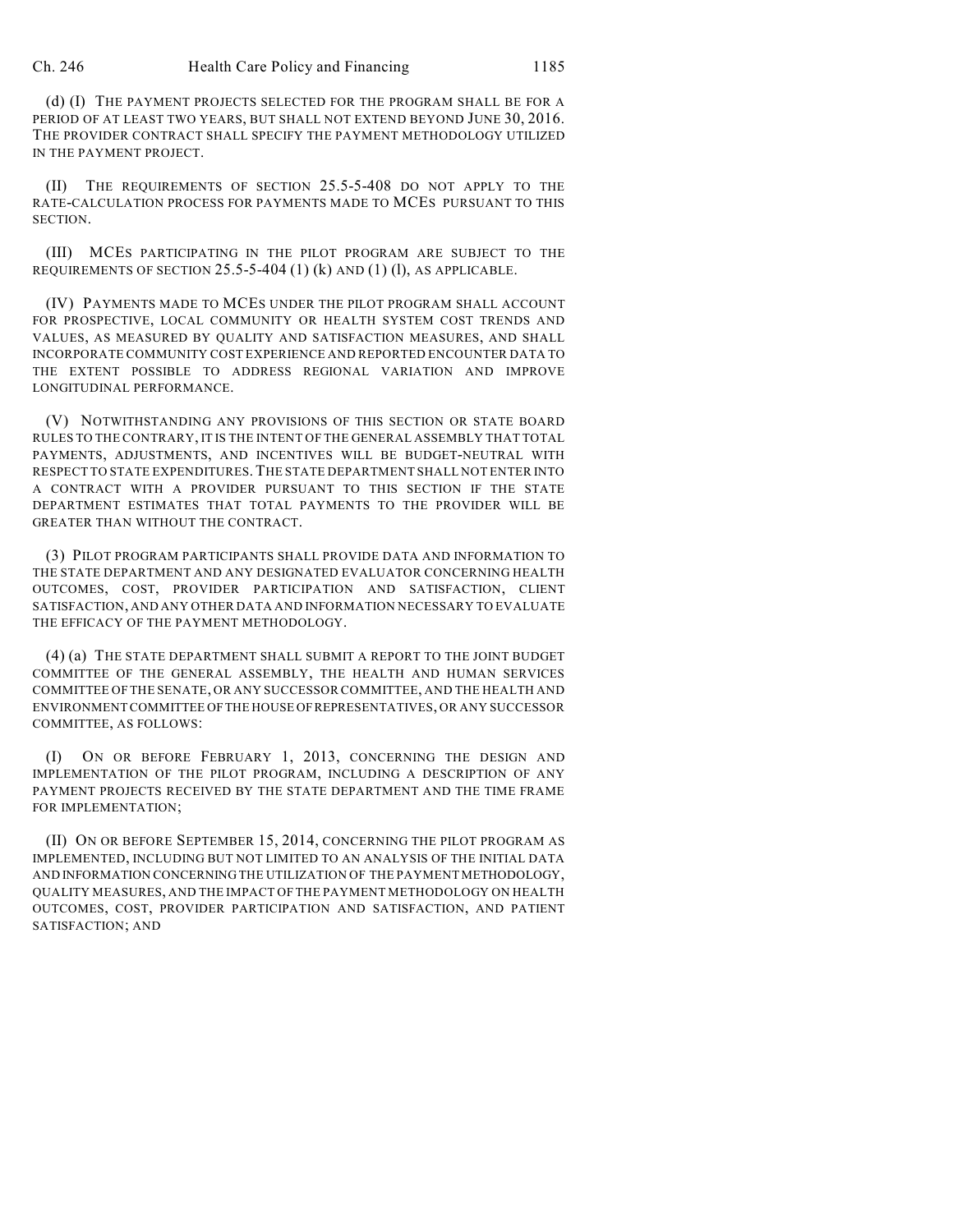(III) ON OR BEFORE SEPTEMBER 15, 2015, AND EACH SEPTEMBER 15 THAT THE PROGRAM IS BEING IMPLEMENTED, CONCERNING THE PROGRAM AS IMPLEMENTED, INCLUDING BUT NOT LIMITED TO AN ANALYSIS OF THE DATA AND INFORMATION CONCERNING THE UTILIZATION OF THE PAYMENT METHODOLOGY, INCLUDING AN ASSESSMENT OF HOW THE PAYMENT METHODOLOGY DRIVES PROVIDER PERFORMANCE AND PARTICIPATION AND THE IMPACT OF THE PAYMENT METHODOLOGY ON QUALITY MEASURES, HEALTH OUTCOMES, COST, PROVIDER SATISFACTION, AND PATIENT SATISFACTION, COMPARING THOSE OUTCOMES ACROSS ALL PATIENTS UTILIZING EXISTING STATE DEPARTMENT DATA.

(b) FOR PURPOSES OF EVALUATING THE PILOT PROGRAM AND PAYMENT METHODOLOGIES, THE STATE DEPARTMENT MAY COLLABORATE WITH A NONPROFIT ENTITY OR AN INSTITUTION OF HIGHER EDUCATION TO ANALYZE AND VERIFY DATA AND INFORMATION RECEIVED FROM PILOT PARTICIPANTS AND TO EVALUATE QUALITY MEASURES AND THE COST EFFECTIVENESS OF THE PAYMENT REFORMS.

(5) THE STATE DEPARTMENT SHALL SEEK ANY FEDERAL AUTHORIZATION NECESSARY TO IMPLEMENT THE PILOT PROGRAM.

(6) THE STATE DEPARTMENT MAY PROMULGATE ANY RULES NECESSARY TO IMPLEMENT THE PILOT PROGRAM.

**25.5-5-416. Report concerning efficient contracting in managed care legislative declaration - repeal.** (1) THE GENERAL ASSEMBLY FINDS AND DECLARES THAT THE STATE DEPARTMENT ADMINISTERS A WIDE VARIETY OF CONTRACTS THAT ARE AUTHORIZED PURSUANT TO THIS PART 4. EACH CONTRACT REQUIRES A SEPARATE ADMINISTRATIVE INFRASTRUCTURE AND THE COMMITMENT OF STATE DEPARTMENT RESOURCES. STREAMLINING AND SIMPLIFYING THE ADMINISTRATIVE STRUCTURE MAY MAKE THE STATE DEPARTMENT MORE EFFICIENT AND ALLOW THE STATE DEPARTMENT TO FOCUS MORE RESOURCES ON IMPROVING VALUE IN HEALTH CARE.

(2) ON OR BEFORE JANUARY 1, 2013, THE STATE DEPARTMENT SHALL REPORT TO THE JOINT BUDGET COMMITTEE OF THE GENERAL ASSEMBLY, THE HEALTH AND HUMAN SERVICES COMMITTEE OF THE SENATE, OR ANY SUCCESSOR COMMITTEE, AND THE HEALTH AND ENVIRONMENT COMMITTEE OF THE HOUSE OF REPRESENTATIVES, OR ANY SUCCESSOR COMMITTEE, CONCERNING:

(a) AN ASSESSMENT OF THE POLICY GOAL AND EFFICACY OF EACH TYPE OF CONTRACT ADMINISTERED PURSUANT TO THIS PART 4;

(b) A COMPARISON OF THE POLICY GOAL WITH THE RELATIVE AMOUNT OF ADMINISTRATIVE COST NECESSARY TO APPROPRIATELY MANAGE EACH PROGRAM; AND

(c) RECOMMENDATIONS TO THE GENERAL ASSEMBLY FOR STATUTORY OR OTHER CHANGES NECESSARY TO STREAMLINE AND SIMPLIFY CONTRACTS AUTHORIZED PURSUANT TO THIS PART 4.

(3) THIS SECTION IS REPEALED, EFFECTIVE JULY 1, 2013.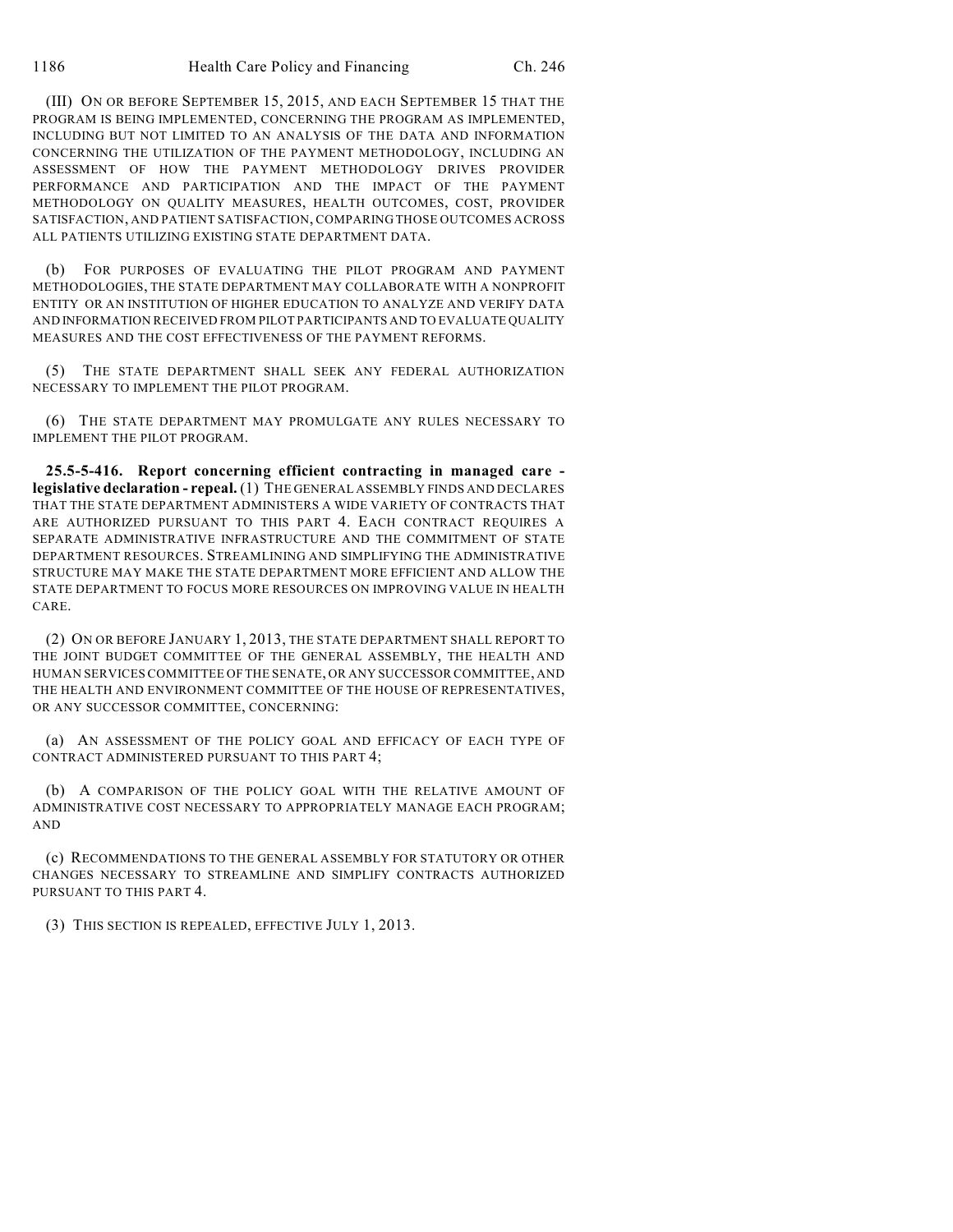**SECTION 3.** In Colorado Revised Statutes, 25.5-5-402, **add** (6) as follows:

**25.5-5-402. Statewide managed care system.** (6) (a) FOR REQUESTS FOR PROPOSALS OCCURRING ON AND AFTER JANUARY 1, 2015, THE STATE DEPARTMENT SHALL ALLOW FOR PAYMENT PROPOSALS THAT INCLUDE, BUT NEED NOT BE LIMITED TO, GLOBAL PAYMENT, RISK ADJUSTMENT, RISK SHARING, AND ALIGNED PAYMENT INCENTIVES, INCLUDING, BUT NOT LIMITED TO, GAINSHARING, FOR HEALTH BENEFITS AND SERVICES PROVIDED TO MEDICAL ASSISTANCE CLIENTS PURSUANT TO SECTIONS 25.5-5-404 (1) (k) AND (1) (l), 25.5-5-406 (2), AND PARAGRAPH (b) OF SUBSECTION (2) OF THIS SECTION.

(b) THE STATE DEPARTMENT SHALL HAVE THE DISCRETION TO DETERMINE WHICH PROPOSALS SATISFY THE REQUEST FOR PROPOSAL, INCLUDING:

(I) WHETHER THE PROPOSALS ARE APPROPRIATE FOR THE STATE'S COORDINATED CARE SYSTEM; AND

(II) THE STATE DEPARTMENT'S ABILITY TO ENSURE INPATIENT AND OUTPATIENT HOSPITAL REIMBURSEMENTS ARE MAXIMIZED UP TO THE UPPER LIMITS, AS DEFINED IN 42 CFR 447.272 AND 42 CFR 447.321 AND CALCULATED BY THE STATE DEPARTMENT PERIODICALLY.

(c) THE STATE DEPARTMENT MAY SEEK ANY FEDERAL WAIVER NECESSARY TO ENSURE THAT THE EFFECT OF THE REQUEST FOR PROPOSALS DOES NOT ADVERSELY IMPACT UPPER PAYMENT LIMITS AND CONSIDERATIONS SHALL INCLUDE, BUT ARE NOT LIMITED TO, THE ESTABLISHMENT OF AN UNCOMPENSATED CARE COST POOL OR A HOSPITAL INCENTIVE PROGRAM.

**SECTION 4.** In Colorado Revised Statutes, 25.5-5-403, **add** (2.5) as follows:

**25.5-5-403. Definitions.** As used in this part 4, unless the context otherwise requires:

(2.5) "GLOBAL PAYMENT" MEANS A POPULATION-BASED PAYMENT MECHANISM THAT IS CONSTRUCTED ON A PER-MEMBER, PER-MONTH CALCULATION. GLOBAL PAYMENTS SHALL ACCOUNT FOR PROSPECTIVE LOCAL COMMUNITY OR HEALTH SYSTEM COST TRENDS AND VALUE, AS MEASURED BY QUALITY AND SATISFACTION METRICS, AND SHALL INCORPORATE COMMUNITY COST EXPERIENCE AND REPORTED ENCOUNTER DATA TO THE GREATEST EXTENT POSSIBLE TO ADDRESS REGIONAL VARIATION AND IMPROVE LONGITUDINAL PERFORMANCE. RISK ADJUSTMENTS, RISK-SHARING, AND ALIGNED PAYMENT INCENTIVES MAY BE UTILIZED TO ACHIEVE PERFORMANCE IMPROVEMENT.THE RATE CALCULATIONS FOR GLOBAL PAYMENT ARE EXEMPT FROM THE PROVISIONS OF SECTION 25.5-5-408. AN ENTITY THAT USES GLOBAL PAYMENT PURSUANT TO SECTION 25.5-5-404 SHALL MEET THE APPLICABLE FINANCIAL SOLVENCY REQUIREMENTS OF SECTION  $25.5$ -5-404 (1) (k) AND (1) (l), AND THE ESSENTIAL COMMUNITY PROVIDER REQUIREMENTS OF SECTION 25.5-5-404 (2) AND (3).

**SECTION 5.** In Colorado Revised Statutes, 25.5-5-406, **add** (2) as follows:

**25.5-5-406. Required features of managed care system.** (2) (a) AFTER